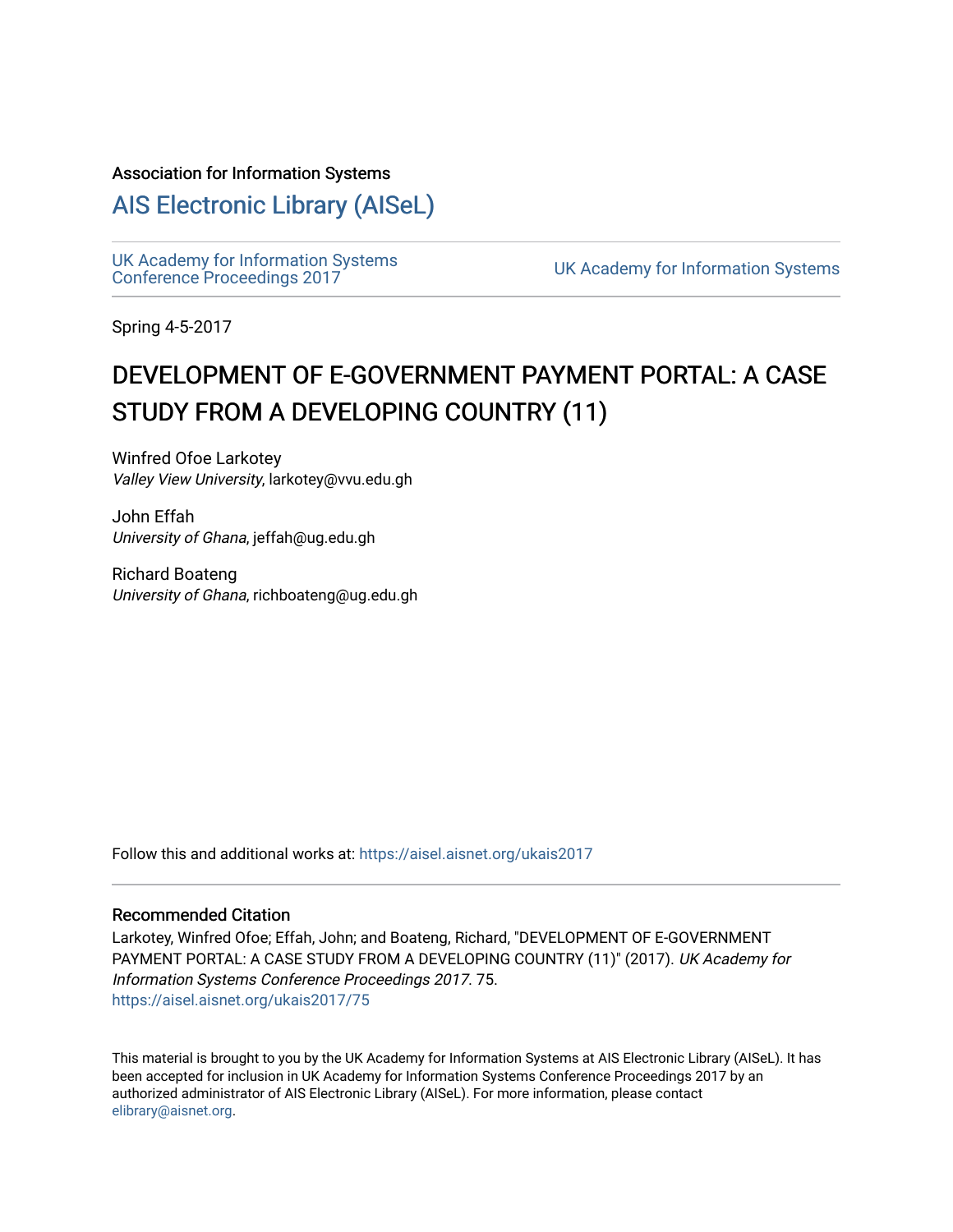# DEVELOPMENT OF E-GOVERNMENT PAYMENT PORTAL: A CASE STUDY FROM A DEVELOPING COUNTRY

#### Winfred Ofoe Larkotey

*Faculty of Science, Department of Computing Sciences and Engineering, Valley View University, Oyibi - Ghana.* Email: larkotey@vvu.edu.gh

#### John Effah

*University of Ghana Business School, Department of Operations and Management Information Systems, University of Ghana, Legon - Ghana.*  Email: jeffah@ug.edu.gh

#### Richard Boateng

*University of Ghana Business School, Department of Operations and Management Information Systems, University of Ghana, Legon - Ghana.*  Email: richboateng@ug.edu.gh

#### Abstract

*The purpose of this study is to understand how interactions between structure and agency shape egovernment portal development in developing countries and how these are managed to arrive at an outcome. The need for the research emerged from growing concerns that there are few studies addressing the pre-adoption stages of e-government portals. The research used the development of an e-government payment portal in Ghana as a case study. The structuration theory was adopted as the analytical lens. The findings show that technical and political interactions such as testing, expert reporting, design, and blurry as well as overlapping authority shaped expert validation, expert reporting, payment workflow, security and privacy structures. Although the case is based on the experience of Ghana, the findings can be applied to other developing countries with similar experiences. The study offers implication for research, practice and policy makers as well as future recommendations.*

Keywords: e-government development, e-payment, structuration theory, interpretive study, developing country, Ghana

### 1.0 Introduction

The purpose of this study is to understand how interactions between structure and agency shape e-government portal development in developing countries and how these interactions are managed to arrive at an outcome. Earlier on, e-government started from websites, but then websites became disparate. Therefore, the idea of egovernment portals was to bring disparate websites into a one-stop e-government solution (Melin & Axelsson, 2009). The study focuses on the experiences of an egovernment payment portal development in Ghana to understand how structure and agency shape each other from a developing country perspective.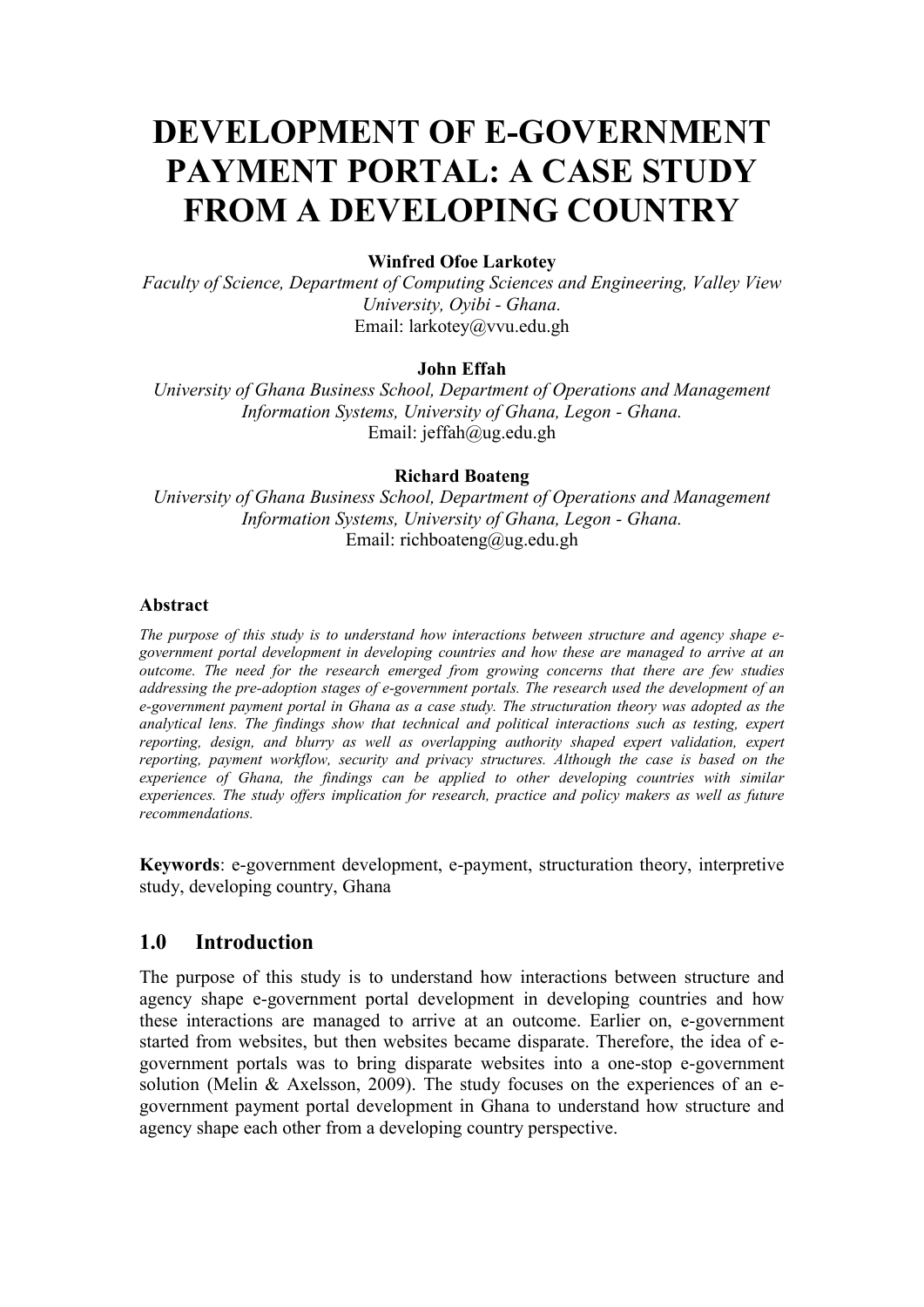E-Government is defined as the use of information and communications technology to aid in interaction and delivery of information and services from governments to all relevant stakeholders (Cupido & Ophoff, 2014). Portals are web-based applications that provide users benefits such as personalization, single-sign-on to all applications, and improved content management ability from different sources (Gmelch & Pernul, 2011). An e-government payment portal can be in the form of a web portal which refers to all the automated processes in the exchange and transmission of monetary values over the information and communication technology networks among various stakeholders which include governments, citizens and businesses in a business transaction (Ayo & Ukpere, 2010). Structures are rules and resources organized as properties of social systems (Giddens, 1986) existing as memory traces in the minds of agents (Walsham, 2002). Agency refers to people's capability of doing things (Giddens, 1984). Interactions refer to the actions which knowledgeable agents carry out to achieve their goals which could be in the form of communication, power (control) and sanctions (justify) (Giddens, 1984).

For the most part, e-government literature has concentrated more on adoption, implementation, evaluation and interoperability of e-government portals (Murad, 2015). Therefore, not much is known about e-government portal development process and how the interactions between structure and agency (Giddens, 1984) shape such developments. Besides, very little is known concerning how the development of epayment portals are shaped by interactions between structures and agency. For instance, studies on e-government growth stage models (Lee, 2010; Sahraoui, 2007; Siau & Long, 2005; Tripathi & Gupta, 2014) suggest where payments applications should be introduced thereby viewing them as logical continuation of e-government services. However, there is no discussion on the development of such public-sector payment applications from the portal viewpoint and how interactions between structure and agency shape such developments.

Also, the large number of public-sector stakeholders with many different rules and policies governing their payment processes make such portal development complex. Furthermore, developing countries are faced with complex socio-cultural, political, educational, governance challenges which lead to change processes that occur over long periods (Walsham & Sahay, 2006) making context-based approaches most appropriate (Schuppan, 2009). Studies on context-based challenges during the development of e-government payment portals would help to: 1) improve understanding of the context in which the portals are being developed and 2) provide best management practices of how structure-agency (Giddens, 1984) interactions could be managed to ensure success in e-government portals development.

The research question motivating this study is to understand how interactions between structure and agency shape the development of e-government payment portals in developing countries. Ghana as a developing country is the focus because over the years, e-government portals are being developed. One of such portals is the e-government payment portal. Aside that, this study is a response to the call by Walsham & Sahay (2006) to provide more emphasis on the meaning of development and the role of information and communication technology in the development agenda of developing countries such as Ghana. In order to provide answers to this question, the study uses the interpretive case study (Walsham, 2006) as the methodology and the structuration theory as a sensitizing device (Giddens, 1984) to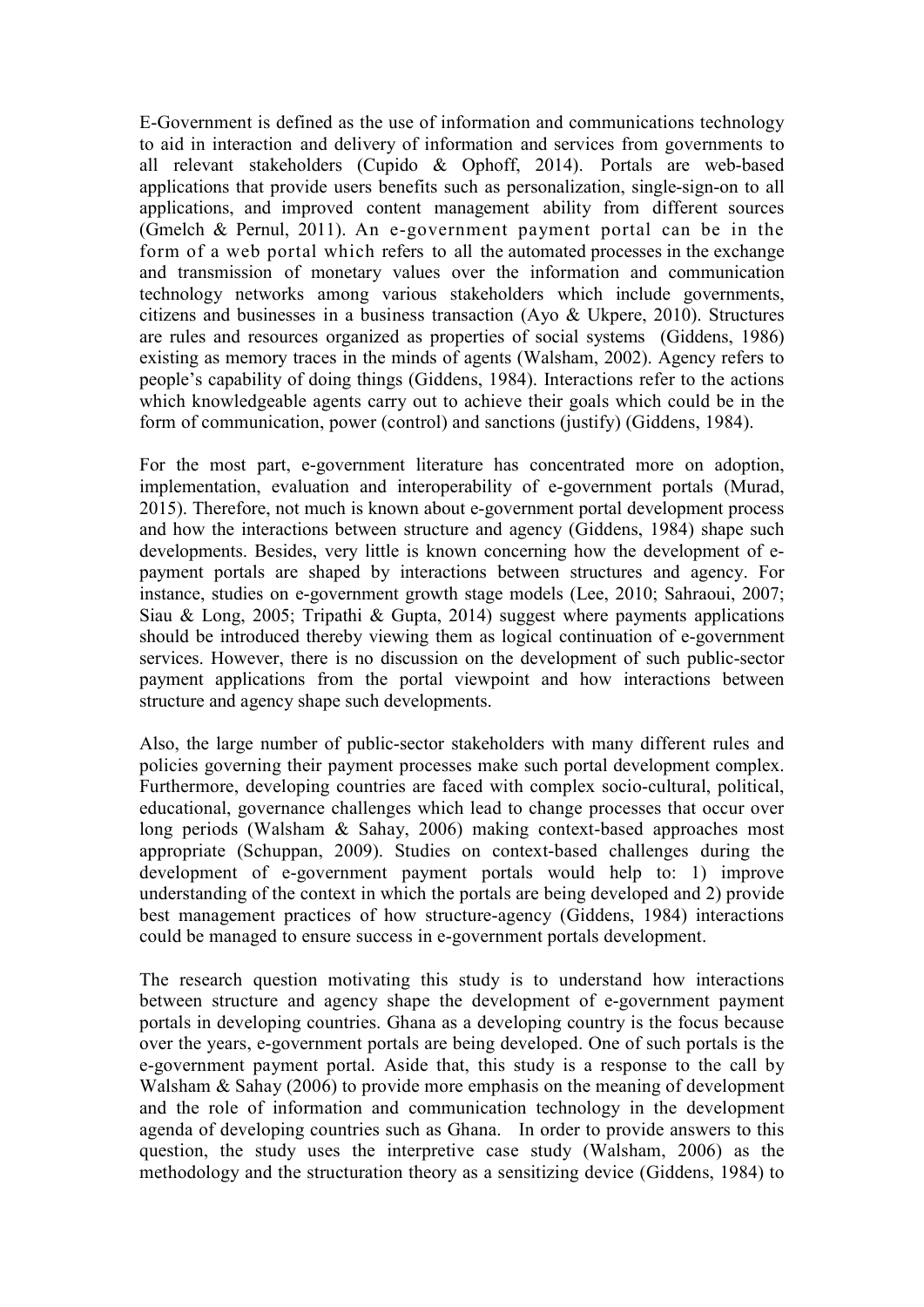analyse the case. This study is novel due to the fact that it is the first paper to discuss significantly the interaction between structure and agency and its management in government e-payment portal in a developing country.

The rest of the study is structured as follows. Sections 2 and 3 review and discuss literature on portal development and public sector e-payment respectively. Section 4 discusses the structuration theory as the analytical lens. Section 5 discusses the research methodology, data collection and data analysis. Section 6 presents the research setting and case study findings followed by analysis and discussion of the findings in the Sections 7 and 8. Finally, Section 9 concludes the paper, outlines its contribution, implications and suggestions for further research.

# 2.0 Web Portal Development

Web portal development is defined as a 'dynamic, multi-dimensional process, in which a development outcome emerges unpredictably from complex and reciprocal interactions between people and technology within an organisational context' (Mcleod & Doolin, 2012).

While there is a general consensus that web portals have changed the way institutions operate (Banday & Sheihk, 2010), the arguments rise from the methodologies to use (Vidgen, 2002) in their development. For instance, Vidgen (2002) calls for web-based methodologies due to the direct impact on business strategy, incorporation of sales and marketing skills to address customer needs, and the unique combination of traditional Information Systems Development (ISD) skills and graphic design abilities. Kumar & Sangwan (2011) proposed the Web-based Development Lifecycle (WDLC) with planning, modeling, construction, deployment and communication phases. While the System Development Lifecycle (SDLC) has the analysis and design at separate phases (Hizazi et al., 2014), the WDLC combines them into one phase called modeling with the introduction of aesthetics and navigation at the design level (Kumar & Sangwan, 2011). This methodology emerged out of the many critiques that suggest that the Web-based applications have different needs which cannot be better developed using the traditional Systems Development Lifecycle (Kumar & Sangwan, 2011; Vidgen, 2002). Generally, methodologies proposed range from a minimum of four (Howcroft & Carrol, 2000) to a maximum of ten phases (Huang et al., 2010). To streamline these, Abdul-aziz et al. (2012) proposed a refined WDLC which combined the publishing and maintenance phases into web systems operations.

Web portals need to meet the expectations of many stakeholders such as maintenance team, users and funding partners (Sajjad & Hanif, 2010) thereby making it more complex. Two schools of thought namely aesthetic and functionalist schools (Banday & Sheihk, 2010) prevail. The Aesthetic school of thought promotes graphical features while functionalist school argues for quality functional areas to the detriment of aesthetic. These ideologies inform how requirements are gathered. Communication barriers and increased tacit knowledge (Sajjad & Hanif, 2010) as well as mishandling of structure-agency interaction could lead to failure of portal development especially in the public-sector.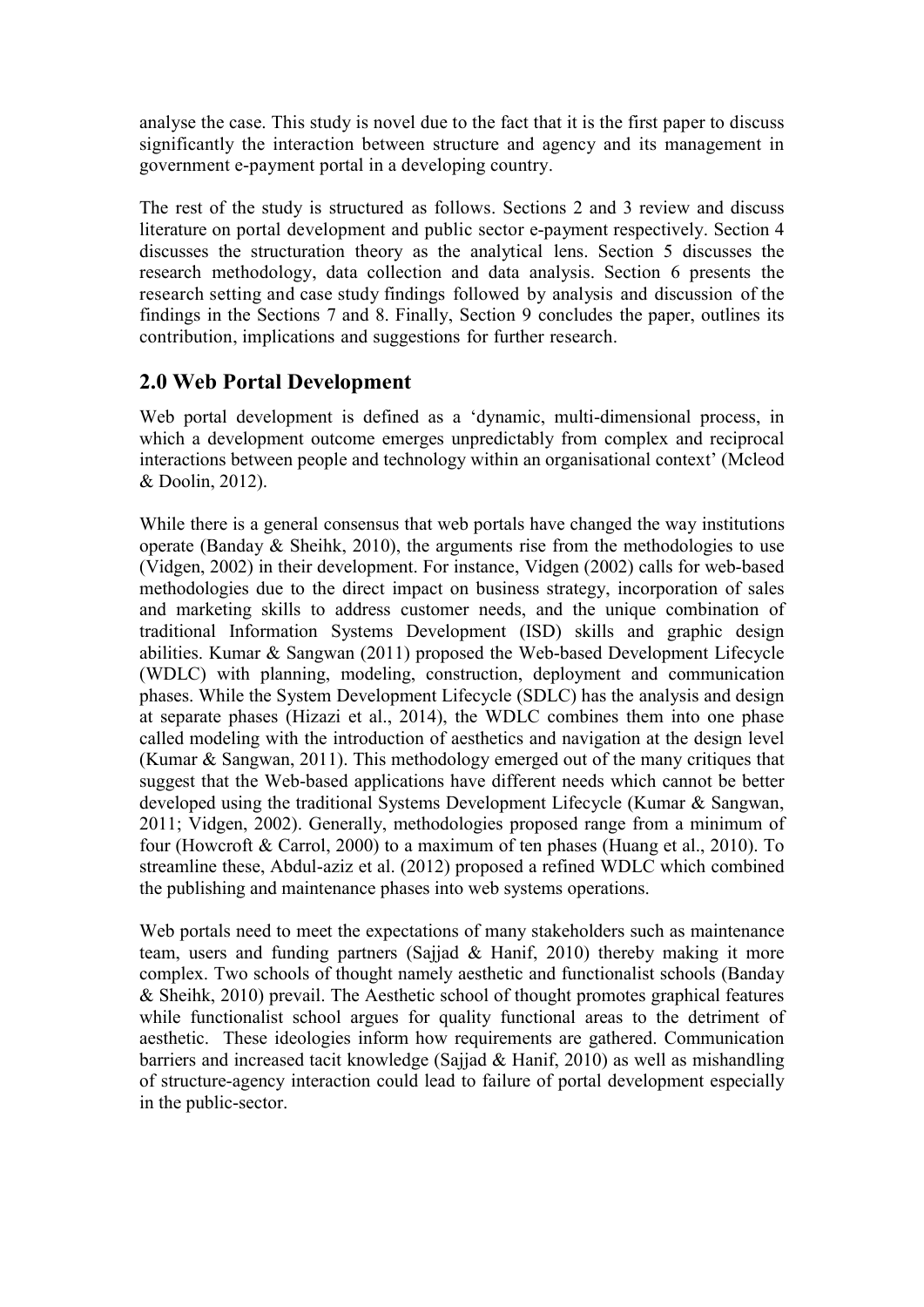# 3.0 Public Sector E-Payment

For public sector electronic reforms to be successful, there is the need for the government to introduce well-laid mechanisms and payment processes (Wittmann et al., 2007). Public-sector e-payment systems ensure speed and accuracy of transactions (Singh, 2002) and also, its ubiquitous feature provide a more convenient means for citizens and other stakeholders to transact with the government (Deakins & Dillon, 2002). While this is true, the introduction of unreliable electronic payment systems due to various challenges from the technology itself, the people and the management of such payment services could also lead to total loss of trust by the same groups of citizens and other stakeholders. Therefore, the development of e-payment systems requires full participation from all stakeholders so as to ensure its maximum benefits.

Electronic payment systems could be categorized into online credit card payments, electronic cash, electronic cheques and small payments (Yu et al., 2002); direct debits from bank accounts (Treiblmaier et al., 2004); and mobile payment systems (Kushchu & Kuscu, 2003). Each of these have their advantages and disadvantages. For instance, credit and debit cards allow users to purchase items either on credit or based on the amounts they have in their accounts, however, the frequent news of hacking and subsequent purchase with other peoples' credit/ debit cards serves as a source of worry for users.

Pousttchi (2008) describes mobile payment as the use of communication techniques with mobile devices for initiation, authorization or completion of payment. Mobile payment services could be in the form of sending Short Message Services (SMS) to shortcodes, using near field communication (NFC), radio-frequency identification (RFID). Mobile payment systems appear to be more convenient for most users as they only spend what they have and it is therefore not surprising when Kushchu & Kuscu (2003) suggested the use of mobile devices in the assessment and payment of government services. However, limited and frequent network coverage and downtimes, especially in the developing countries (Ahsan et al., 2012) serve as a deterrent to using such platforms for payment purposes. Therefore, Treiblmaier et al, (2006) recommend that governments provide policies that will enhance the frictionless use of e-payment services in the public sector. While this is good, mishandling of structure-agency interactions during the development of such portals may not generally promote use even with the best policies available. There is therefore the need for more studies on the proper management of interactions between structure and agency during development of such portals in order to promote use.

# 4.0 Structuration Theory

This study draws on the structuration theory (Giddens, 1984, 1986) as the analytical lens. Described by Giddens as the 'ontology of social life', the heart of this theory is the treatment of social structure and human action as duality rather than dualism. Therefore, the purpose of the theory is to emphasize continuous social structure reproduction as well as explain the tensions between social structures and human agents (Giddens, 1986) as two sides of the same coin (Chu & Smithson, 2007).

Structure are the 'rules and resources, recursively implicated in the reproduction of social systems and exists only as memory traces, the organic basis of human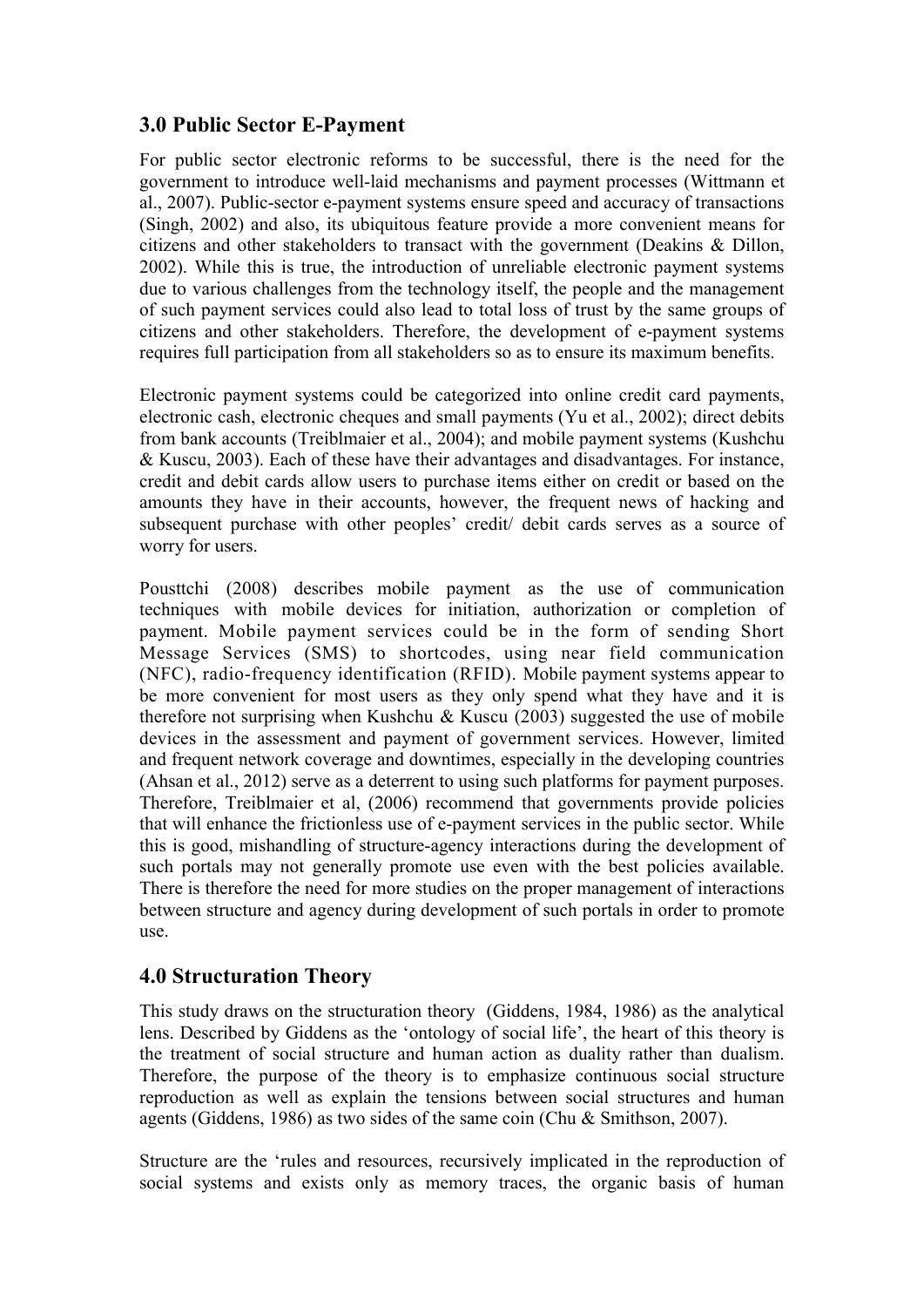knowledgeability, and as instantiated in action' (Giddens, 1984, p. 377). In this study, structure refers to the policies, rules, standards and conventions which shape and are shaped by interactions in the public sector of Ghana. Structure is produced and reproduced by enabling and constraining agent interaction. Agents perform social actions based on these memory traces of which they are knowledgeable (i.e. what they know about what they do and why they do it) leading to the production and reproduction of social structures. Agents are the developers of the e-government payment portal. The agency and other stakeholders have in their minds the reinforcement of the structure of the rules and resources (Walsham, 2002).

Structure is divided into three: Signification - systems of meanings, Domination - use of facilities divided into allocative (i.e. access to materials) and authoritative (i.e. command over agents) and legitimation - norms of behavior (Giddens, 1984) all of which are inextricably interlinked. The human mind is composed of elements of each of these memory traces which aid actors in interaction (Walsham, 2002) within and between the institutions and have three corresponding dimensions of interaction to be communication, power and sanctions (Giddens, 1984). Structure and interaction are linked through modalities such as interpretive schemes, facility and norms (Giddens, 1986; Jones & Karsten, 2008). These structures are closely knit in reality but separate for the sake of analysis, however, they may contradict each other leading to conflict when agents are not satisfied with the current structure and feel motivated to take action (Walsham, 2002). Contradictions refer to the potential for conflict whiles conflict is the actual struggle between agents. Diagram is shown in figure 1.



Source: Adapted from Giddens (1984) p. 29

Figure 1. Structuration Theory

The upper part concerns structure and the lower part agency (interaction) while modality links structure and interaction. The arrows depict the recursive nature of the duality. Structure of signification and communication draw on the interpretive schemes which is the foundation of knowledge used to interpret events, exercise of power draws on structure of domination through facility (i.e. allocative or authoritative resources). Structure of legitimation and sanction draw on norms to determine which behaviour is acceptable or not. Through this theory, we investigate how social practices contribute to the production and reproduction of social structures and vice versa.

According to Jones and Karsten (2003), leading journals in information systems had published 200 papers on structuration theory by the end of 2002. For example, Walsham (2002) used it to analyze the role of culture in the production and use of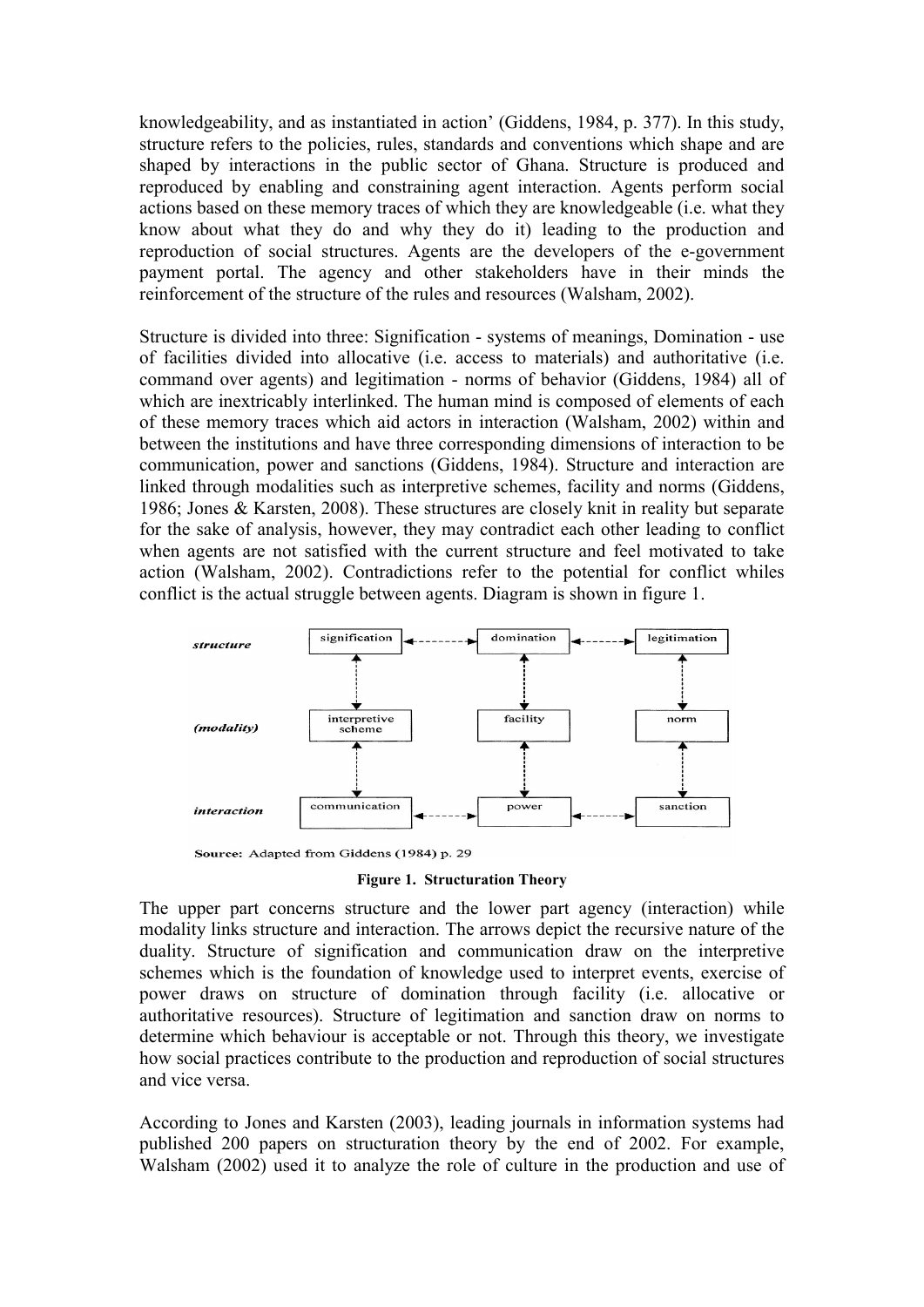software. In order to answer the research question which is to understand how interactions between structure and agency shape the development of e-government portals in developing countries, we refer to structurational theory in light of the fact that this theory has the potential to explain the structure-agency co-shaping relationship.

# 5.0 Research Setting and Methodology

This study is part of a larger research into the various factors that shape the development of e-government portals in developing countries and how these factors are managed in order to achieve success. It is believed that once these factors are managed well, the recurrent failures often associated with e-government systems (Heeks, 2003) will be reduced.

# 5.1 Research Setting

Ghana is a lower middle-income developing country with about 25 million citizens and situated on the West Coast of Africa. For the past 15 years, there has been a steady rise in the use of the internet. However, there is a large part of its population (61%) in the rural areas where there are general difficulties such as lack of electricity, difficulty in getting mobile phone reception to make a call let alone assess the internet, payments have generally been through face-to-face cash payments. Digital divide is still persistent as many rural folks have less access to internet as well as to computers. Therefore, Ghana still has a long way to go in terms of information and communication technologies however, successive governments have capitalized on the growth of information and communication technologies to provide transparent and convenient services to citizens, businesses and other stakeholders who can afford. One of such portals is the e-government payment portal.

In terms of payment of goods and public services, individuals may have to travel long distances to the district or regional capitals to transact. Even within the urban centres, there is a widespread phobia for making payments through online means due to reasons such as security and privacy perceptions. Citizens were therefore making payments through physical means. However, the rise of electronic payments and increase in education has changed these perceptions of many citizens. This started from the ATM cards, eZwich card, VISA and MasterCard and currently various mobile payments. The introduction of the government of Ghana's e-payment portal allows all stakeholders to pay their taxes, make general payments and even allow other businesses to use the portal for their private businesses.

# 5.2 Research Methodology

The study uses qualitative research methodology (Myers, 2013) and underlying assumptions of the interpretive paradigm (Walsham, 2006) to understand the challenges during the development of the government e-payment portal. The interpretive paradigm is used because it falls in line with the researchers view that what is seen as real and the knowledge thereof are both socially constructed between the researcher and the participants (Myers, 1997). Therefore, this study seeks to understand the complex context within which the development of the government epayment portal took place and how this shaped the final outcome. To better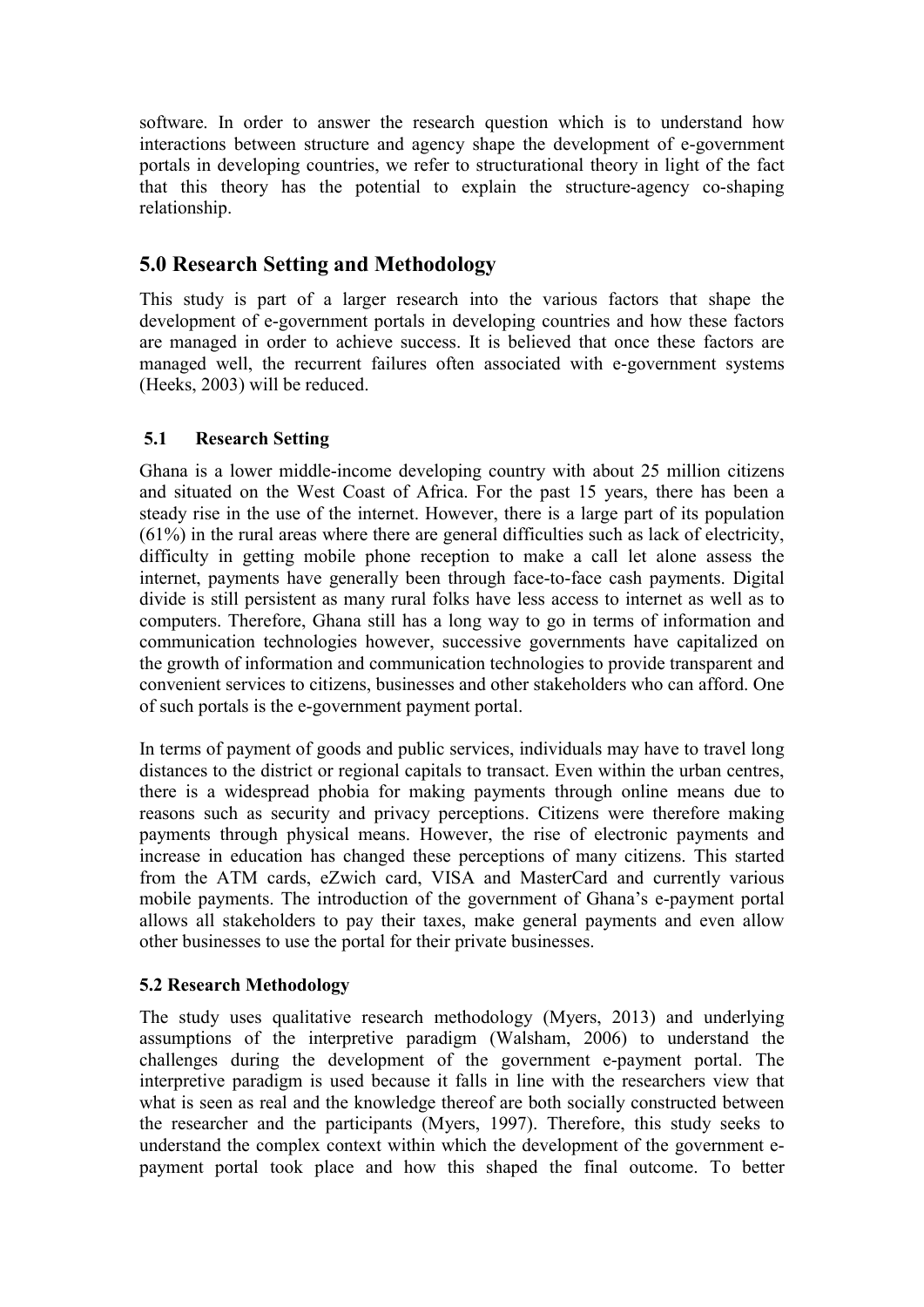understand this, the case study approach (Klein & Myers, 1999; Walsham, 1995) is used. Case study methodology is particularly useful when the researcher wants to explore a phenomenon within complex real-world scenario (Myers, 2013) such as what this study seeks to achieve. This philosophy informed the way data was gathered and analysed.

## 5.3 Data Collection and Analysis

The data collection was done from September 2015 to April 2016 from the National Information Technology Agency (NITA) referred to as 'agency' in this paper, the government agency responsible for the deployment of e-government portals, the solution vendor and some public-sector employees. The duty of the agency is backed by the NITA Act 771 signed into law in 2008. We gained access to the organizations through our personal contacts.

Through purposeful sampling and snowballing approach (Patton, 2002), we identified a government institution that had developed and supervised the e-payment portal development and used semi-structured interviews in collecting data from 18 participants which included directors, front and back officers, developers and other employees. These were individuals who were either directly involved with the development process and/or had knowledge of the development process. Averagely, an interview took 58 minutes. In all cases, we sought the consent of the interviewees to record and transcribe at a later time. There were some who were not comfortable with the recording. For such persons, we wrote down the answers being given. Furthermore, data were gathered through documents such as physical (minutes of meetings, reports from developers, technical documentations, manuals, brochures, flyers) or electronic means (the internet, institutional website).

In line with interpretive studies, data gathering and analysis took place concurrently (Klein & Myers, 1999; Myers, 2013; Orlikowski & Baroudi, 1991). Our aim was to understand how interaction between structure and agency shaped development of the e-government portal. We therefore drew on the concepts of signification, domination and legitimation and followed the interpretive mode of analysis (Klein & Myers, 1999) to understand this phenomenon. We did this inductively by continuously reading the data and reviewing documents on issues relating to signification, domination and legitimation. With time, we gained the trust of the employees and therefore gained further insights through informal conversations. Such data were immediately captured after the conversation to prevent us from forgetting. We separately analysed the data, but frequently met to discuss emerging issues and findings until an agreement was established. We went back to organizations for follow-up interviews whenever needed.

# 6.0 Case Description

### 6.1 Government E-Payment Portal Development

Payments such as returning taxes, paying for marriage, passport application, TV license, land document registration within public services in Ghana is characterized by frustrations such as spending the whole day outside the office for workers or not meeting individuals who offer the services because they are not around. Therefore, a company was selected through a bidding process to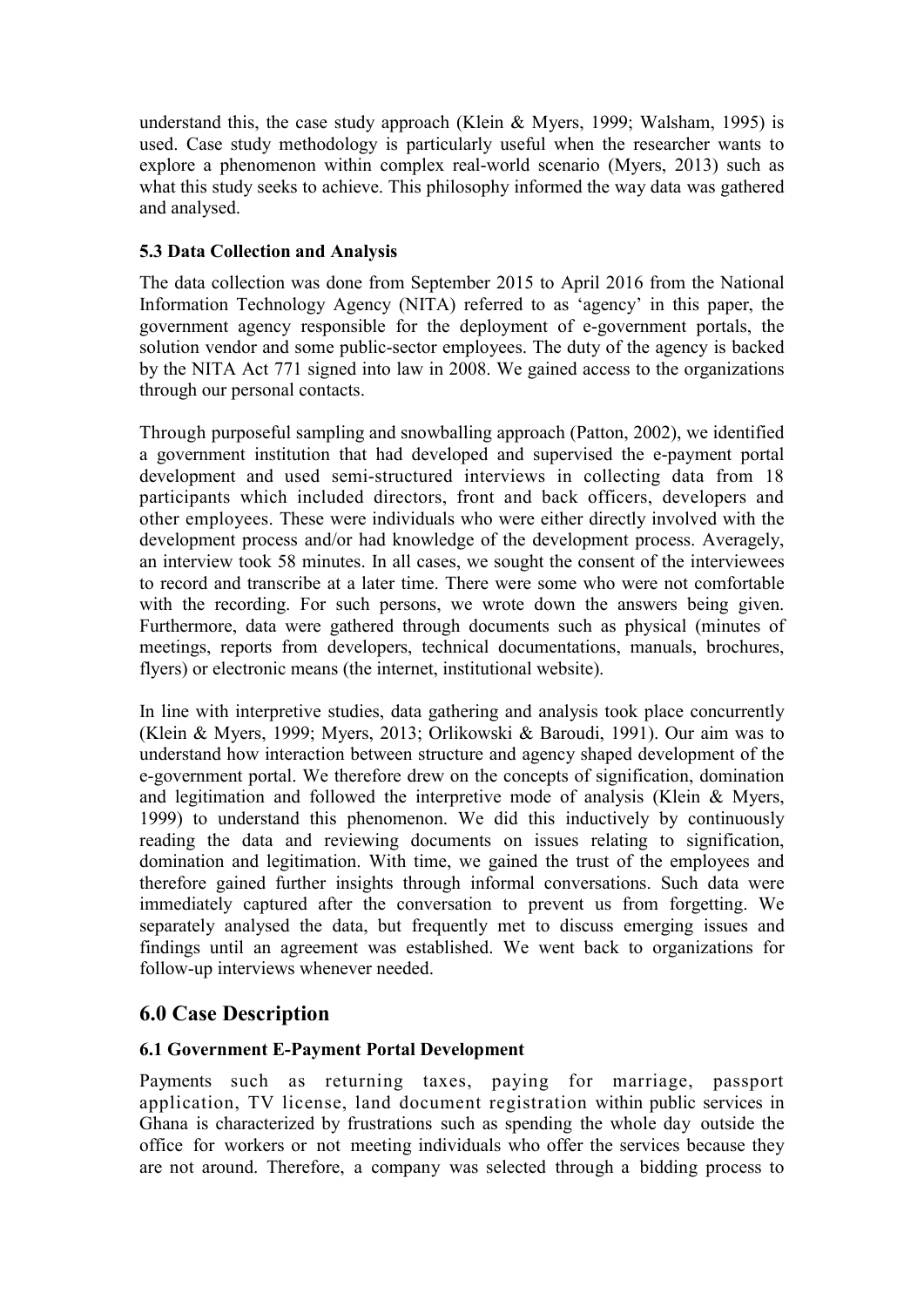develop an e-government payment system. A steering committee was formed to manage the development process. The development went through the requirements gathering, analysis, design, development and testing phases. Below are the details of each stage.

#### 6.2 Analysis and Design Phases

The analysis phase began with the collection of requirements. The solution vendors had authority to visit any of the selected Ministries, Departments and Agencies (MDAs) to gather data. These processes were bureaucratic leading to delays. A developer said, "gathering data was a challenge. We spent many hours waiting for officers who never showed up". Analysis revealed that, security and privacy of transactions were a major issue to be dealt with. Also, the concept of open government was to be considered as this would make transactions between Ghana and nationals of other countries in the sub-region easier.

Although having the same policy, in reality, payment processes from one ministry to the other were different. This was gathered from the various narrations given to the developers. "I collect all monies paid, issue receipt and send money to the bank weekly", a cashier said. Another officer narrated, "Customers make payment at the bank and come to me with a banker's draft and then I issue a receipt". The developing company chose to automate the policies available as this would provide some standard across MDAs. The requirements gathered were communicated through the requirement specification document.

Different groups intentionally delayed information needed, some gave information which was unverifiable while others decided not to cooperate with the development team. The requirement gathering stage took longer than anticipated. A developer said "We believe we didn't get all the information we needed. We had series of meetings with all stakeholders but were mostly not fruitful. We were behind the project schedule and therefore we decided to observe the actual payment processes to gather our own information. It was at this stage we decided to use waterfall model. This methodology was used since most of the payment processes were not streamlined".

At the design stage, developers used the requirement specifications document to draw technical diagrams such as context-level diagrams, flowcharts, data flow diagrams, use case and entity relationship diagrams. These diagrams made it easier for them to explain to all the stakeholders concerning how the portal was going to work.

NITA is an agency supervised by the Ministry of Communication (MoC). Therefore, major decisions need approval from MoC. Although backed by law, there were instances where the agency's directives were not adhered to, rather that of the Ministry of Communication was obeyed leading to various conflicts. A developer narrated, "we gave agencies a deadline to provide us with some specific data. We were however told on the submission day that the parent ministry had extended the deadline without making us aware." The requirement specification document to develop a payment portal which stores transactions for a period was developed, signed and the design stage began. Once the issues at the analysis stage were somehow resolved, the design of the logical and physical models was smooth, however, the project was behind schedule.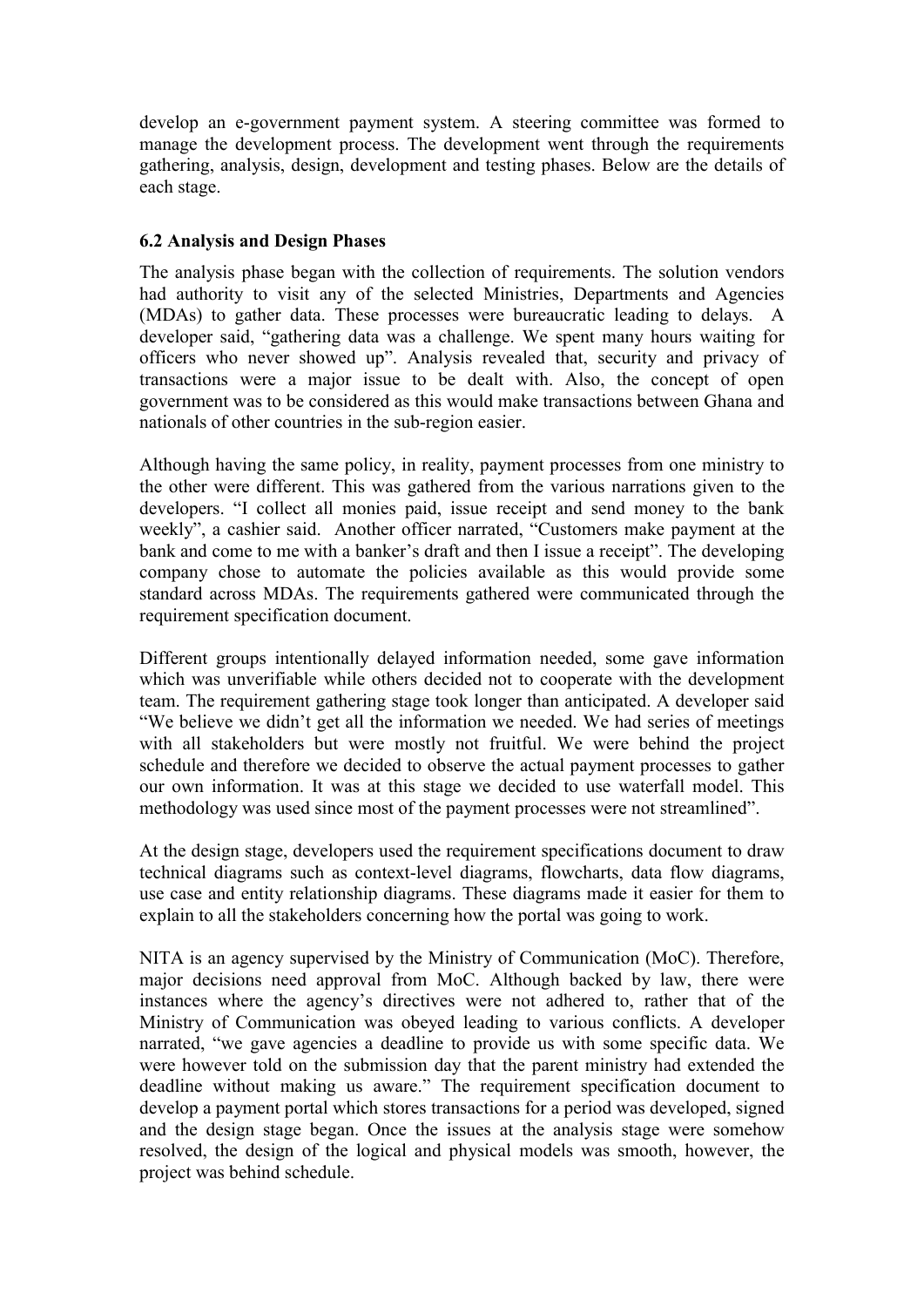#### 6.3 Development and Testing Phases

Generally, Ghana is touted as the gateway to Africa due to its good democratic credentials and the fact that it's a coastal nation make it easier for individuals and groups as well as other governments from landlocked countries to use our Ports for imports and export businesses. Therefore, developers encouraged payment platform that will promote an Open Government so as to make transactions easier. Therefore, developers believed that the use of open source platforms will promote ease of transactions which will lead to open governments and finally make Ghana really the gateway to Africa. The development tool used for the payment portal was the enterprise edition of Magento (an e-commerce open source platform) which came with extra features and support. MySQL database and Apache web server were used. The selection of the development platform was based on: 1) evidence of security and reliability provided by solution vendor, 2) procurement issues involved. The systems development methodology used was the waterfall model.

The Magento community provided some resource specifications such as the operating system, the type and version of web server, the scripting language, database, a valid security certificate and either the Mail Transfer Agent (MTA) of SMTP as the mail server which had to be acquired. A pilot data centre was created in order to make the development and configuration processes smooth. "We had to work around the clock to get these done. We already had enough resources such as funding.", a director said. The permanent consultant who was employed by the supervisory agency made sure that the development of the portal met standards that the stakeholder team had agreed upon.

The portal was built to integrate other e-services portals as well as other systems and payment gateways from stakeholders such as Ghana Revenue Authority (GRA), VISA, MasterCard, Payall (cash and cheque), MTN and Airtel Mobile Money Transfers, the various Bank Transfers and eTranzact. This was done through the installation of an Application Programming Interface (API) on the e- payment portal which was supposed to link to the other payment gateways. "The waterfall approach worked best to our amazement. Even though the project delayed, we realized that without that approach, we may not have completed by now" a developer narrated.

The e-government payment portal was developed to keep only the addresses of individuals or businesses for shipment or courier purposes. All other details such as the card details, and transaction details are kept on the payment platforms of the other stakeholders. Hence, the e-payment portal serves as a link to these other platforms by bringing the different gateways together through the portal. The next phase was testing.

This phase involved three major stages. 1) technical test to correct syntax and logical errors was done by the agency. All errors identified were communicated to the solution vendor at a stakeholder meeting. An officer said, "We found quite a number of logical errors". 2) A third-party company was contracted to test for security flaws. 3) user test was done by the various MDAs. Most of the users refused to test the system for various reasons: 1) their views were not accommodated, 2) computer illiterates and 3) as a form of protest. However, a directive from higher authorities forced these agents to use the portal. "I didn't have any option but vowed to resist any pressure to declare my colleagues, especially the cashiers redundant", an employee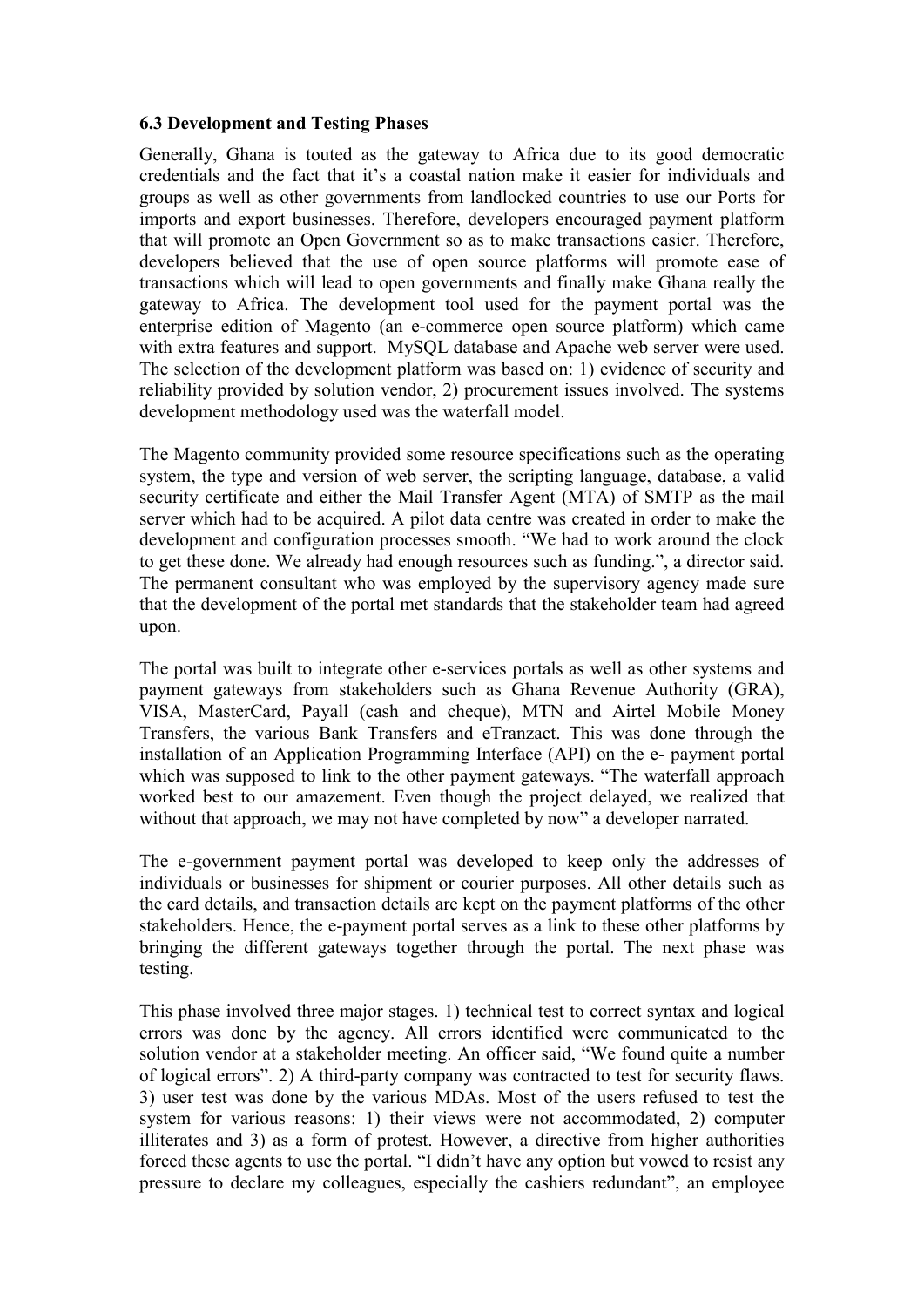said. The whole project ended with a formal meeting which handed over the work to government.

# 7.0 Analysis of Findings

The section uses the concepts and principles of structuration theory namely, structure of signification, domination and legitimation to analyse the case presented above.

# 7.1 Structure of Signification

Two structures of signification namely, open government as well as security and privacy influenced the requirement specification document. With the open government, developers argued that open source platforms would promote a portal where other portals could be easily connected to in the future. Developers also argued that the use of open source would encourage future connections and expansion of the e-payment portal to other countries within the sub-region in order to promote transactions among these countries.

On the part of security and privacy, users raised questions regarding how secured open source application were, who to communicate with in situations where they had issues and how payment details of citizens and other stakeholders could be kept safe from intruders. This was in sharp contrast to the developers believe who argued that open source applications were much more secured due to the fact that they have been improved by many developers over the time. Employees drew upon their knowledge of what the policies on secured payment systems and privacy of individual transactions meant to disapprove of development through open source platforms. On the other hand, Ghana is touted as the gateway to Africa. The developers believed that using open source platforms for the development of the government e-payment portal was a way of promoting an open government payment system which allowed for direct transactions across the sub-region thereby making Ghana truly the gateway to Africa.

# 7.2 Structure of Domination

Structures of domination (authority and resources) in the form of power to shaped the development of the government e-payment portal. This was done through the use of facilities such as MySQL, enterprise edition of Magento and Application Programming Interfaces (APIs) which served as connection interfaces between other stakeholders such as the GRA, VISA, MasterCard, eTransact and Telco's who operate the mobile money services and the government e-payment portal. Also, pilot data centre with server, network, software and security requirements were setup by NITA for the portal to be tested.

Through technical interactions, developers drew on their understanding of the structure of public-sector payment workflow to develop technical reports such as context-level diagrams, flowcharts, entity-relationship diagrams and use case diagrams. These technical interactions took place between NITA and the development company. These technical interactions in the form of diagrams made it easier for developers to explain to other stakeholders the logical workflow of the e-payment portal.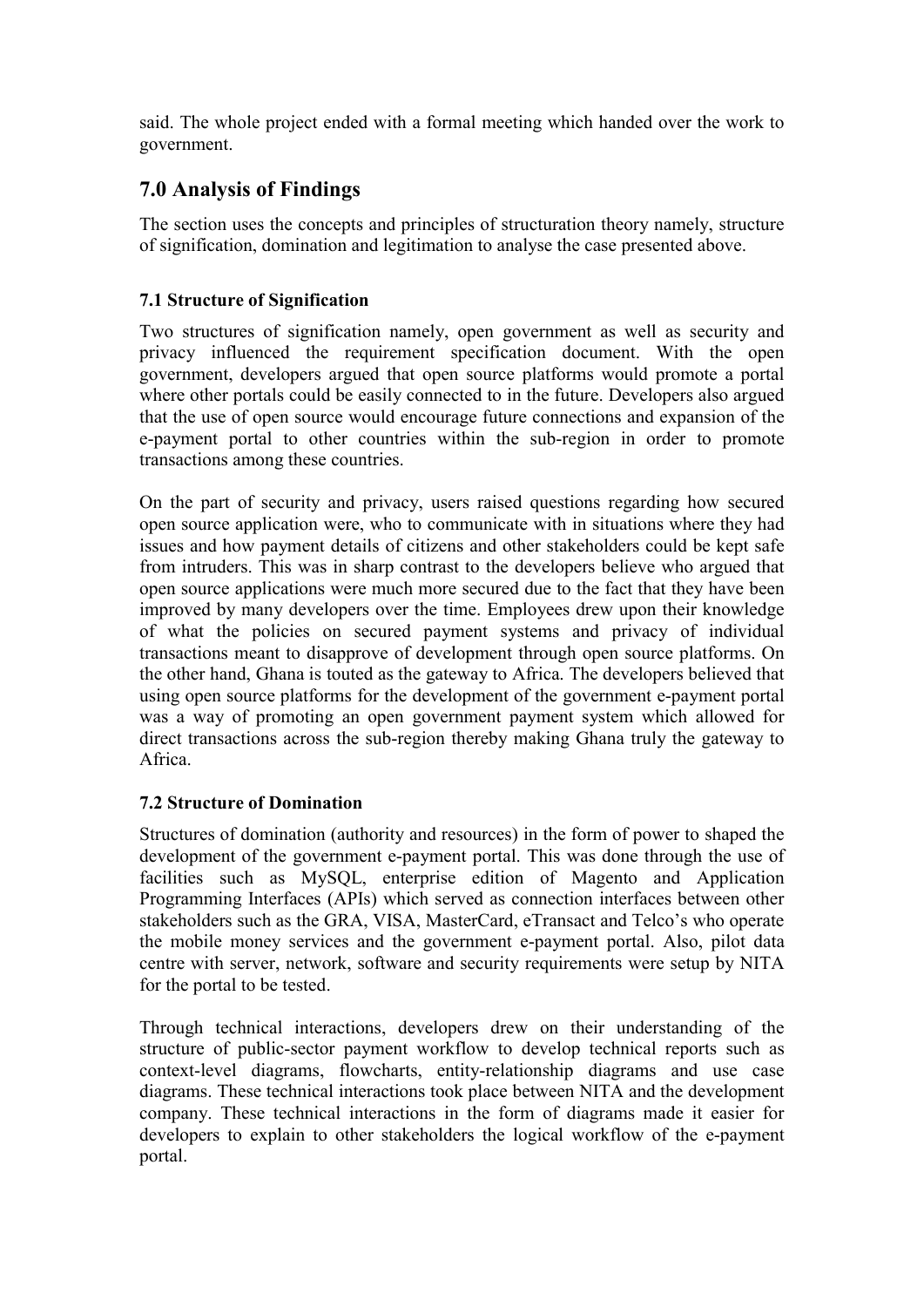In terms of allocative resources, authorities sought enough funding from external sources. They installed the hardware and software required for the development of the portal alongside the development. Though given the authority to manage the process, the agency's activities were constrained and enabled by the Ministry of Communication (MoC). Political interactions influenced the structure of expert project reporting. In that, decisions appeared not to be based on technicality, but how it appealed to the politician. Political machinery may want to act in a way that will lead them to gain political support from the electorate during elections hence their frequent interferences with the decisions of the mandated technical agency. The back and forth movement between the agency and the MoC affected the development schedule. Some technical decisions were repealed and new ones made without officers of the agency being made aware of. By operating this way, the structure of expert project reporting was maintained as this has been the case over the years. However, the employment of an experienced IT specialist as a permanent consultant changed this structure of expert project reporting. In that, authority was vested in the consultant who took decisions and presented to the parent ministry. However, another new challenge that erupted was the delay in giving consent for such decisions taken by the consultant leading to delay in the project completion.

The decision to either use open source platforms or proprietary development platforms led to a standstill which eventually led to a delay in the general project. At a meeting organized by the NITA between the developers and the steering committee, a decision was taken to use the enterprise edition of Magento as this comes with extra features that are supported. Therefore, the combined their knowledge of the Magento platform and their understanding of the structures of web interface and public sector payment form design to develop the interfaces of the e-payment portal. Also, to ensure security and privacy of transactions details, it was decided by the steering committee that the portal was not going to store transactional data but only shipping address of users.

### 7.3 Structure of Legitimation

Structures of independent expert evaluation were used to sanction (justify) whether the portal met the portal requirements in the requirement specification document. Testing interactions occurred place between NITA, employees of some selected MDAs and local expert company. Three different testing groups evaluated the portal. Technical testing to confirm that the portal was free off logical and syntax errors, security and stress testing to make sure the government e-payment portal met the security standards mentioned in the requirement specification document and user acceptance testing to promote user friendly interfaces.

The interactions of the three structures and their corresponding actions led to the current e-government payment portal which only stores shipping addresses thereby serving as an intermediary between the government services portal and other payment gateways.

# 8.0 Discussion of Findings

Based on the research question: how does the interaction between structure and agency shape the development of e-government payment portals in developing countries and the literature reviewed, this section discusses the findings. Two broad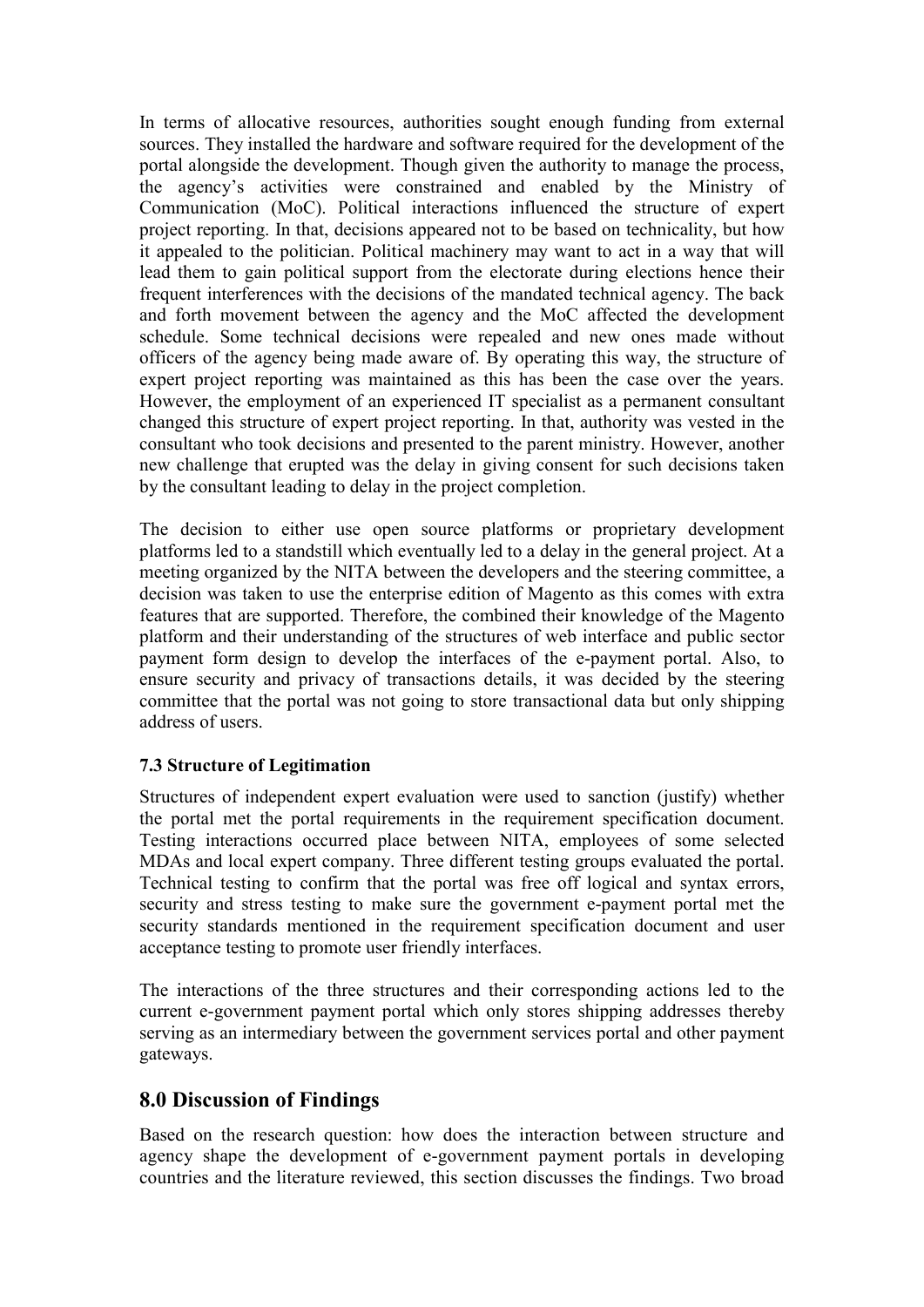types of interactions that emerged out of the analysis are technical and political interactions.

#### 8.1 Effect of Technical Interactions

Findings from the study show that technical interactions such as open government (Ruijer & Huff, 2016) could promote an unofficial agenda which could shape the structural properties of an e-government portal leading to unintended consequences (Yeo & Marquardt, 2015). Also, these could shape which tools to use for the development such as open source (Björgvinsson & Thorbergsson, 2007) in this case as well as the methodology employed. Therefore, structures (Chu & Smithson, 2007) within the portal emerge unpredictably from these complex technical interactions (Mcleod & Doolin, 2012).

Findings from this study show that context plays a major role in deciding the appropriate lifecycle crucial to the success in the development (Gordon & Bieman, 1995) of such complex portals. From the case study, the use of the waterfall model which has been touted mostly as having major challenges was used to successfully develop the portal. Knowledgeability which is one of the principles of the structuration theory (Giddens, 1984; Jones & Karsten, 2008) suggests that people have knowledge of their day-to-day activities. The developer's knowledge of the complexities in the context and how the waterfall model works led them to choose this development approach. This finding shows that the most touted disadvantage of the waterfall model could become one of its greatest advantages (Saxena & Upadhyay, 2016) in situations where there are frequent changes.

Findings further show that, in the event where the development team is from the private sector, the involvement of an intermediary technical agent who knows and understands how both the private and public sectors work and is also committed to the ideals of the government is crucial to success of the e-government portal. One major contribution to the development of the e-government payment portal was the employment of a permanent and skilled IT personnel who once worked in the private sector as a consultant on the project. This consultant was employed and paid an equivalent rate of what pertains in the private sector with other benefits. There was, therefore, a thorough scrutiny of the system whenever deliverables were made to ascertain whether they met local and international standards or not. Serving as the project coordinator, the consultant provided direction to the development. This took away the perennial challenge where third party private organizations who won bids to develop systems for governments did not undergo proper scrutiny from government.

#### 8.2 Effects of Political Interactions

The study shows that the lack of clear boundaries of power between political and technical entities could lead to contradictions and conflicts during the development of e-government portals. From the case study, the development of the payment portal was made up of different and overlapping levels of power which to a large extent stifled its actual objective. For the purposes of this paper, authority is divided into upstream (between the supervising agency and managing agency) and downstream (between the supervising agency and development team). Whiles the recurring downstream domination was good for the development and achievement of the actual outcome, the constant usurping of power from the supervising agency led to various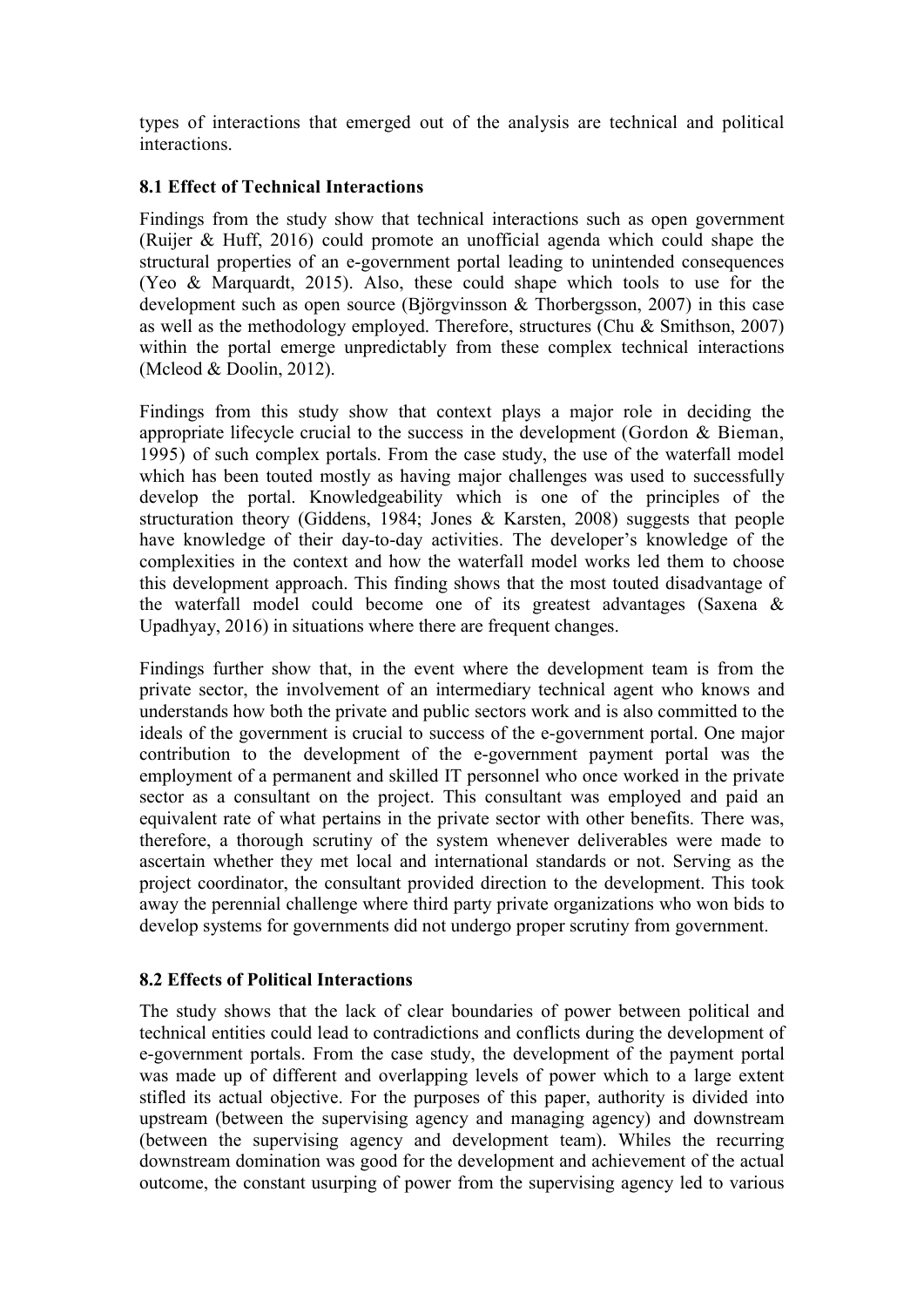degrees of conflict. For instance, on the part of power due to allocative resources, there were developing partners who insisted on how the project should be carried out leading to what we term 'diplomatic conflicts' in instances where there were disagreements.

The development of e-government portals with complexities in terms of institutional size and change procedures (Anthopoulos et al., 2016) requires understanding of the joint progression of a lot of administrations conveyed over the system, which regularly communicate with each other (Sun & Li, 2014). The lack of clear boundaries of authority inhibited regular communication leading to poor collaboration between the two-supervising agencies and the final delay in the project While the exchange of power between the agencies was saddled with various contradictions, that of the agency and development team was cordial. This is because both groups were technically oriented and therefore drew on their collaboration to get the job done.

# 9.0 Conclusion

This aim of the study was to understand how the interactions between structure and agency shape e-government portal development. The study highlights the desire to meet certain unofficial agenda could shape the structural properties of e-government portals leading to unintended consequences; the choice of a lifecycle is dependent on the developer's knowledge of the development context; technical intermediaries with fair knowledge of both private and public-sector practices and standards positively shape the development of e-government portals and finally, the presence of unclear and overlapping power boundaries hinders collaboration leading to contradictions, conflicts and delays in the development of e-government portals.

The study comes as a first attempt to investigate and provide rich insights on how the interaction between structure and agency in developing country environments shape development of e-government portals. The originality of the paper, stems from its application of the structuration theory to investigate the phenomenon. In terms of research, the paper demonstrates the applicability of the structuration theory to the domain of e-government portal development. With respect to practice, the implication is that outcome of e-government portal development is subject to how interactions between structure and agency are managed. Furthermore, the study suggests that egovernment practitioners go beyond the technical and place equal attention on sociopolitical issues as they inform success or failure of such portals. For policy implications, the study implies policies that encourage the employment of technically savvy personnel in the public-sector of developing countries, enhance communication, promote clear separation of powers between agencies that interact for project success as well as provide clear guidelines to enforce policies.

In terms of limitation, this study focusses on one country which may have different contextual issues from other developing countries. Nonetheless, the study can be generalized to other countries that have similar contextual issues as this is in line with interpretive studies. What will be interesting to know will be how the various contextual issues between structure and agency specific to other developing countries shape e-government portal development. With regards to future studies, this paper calls for research into context-based web portal development approaches which consider specific sociotechnical issues so as to lead to success in development.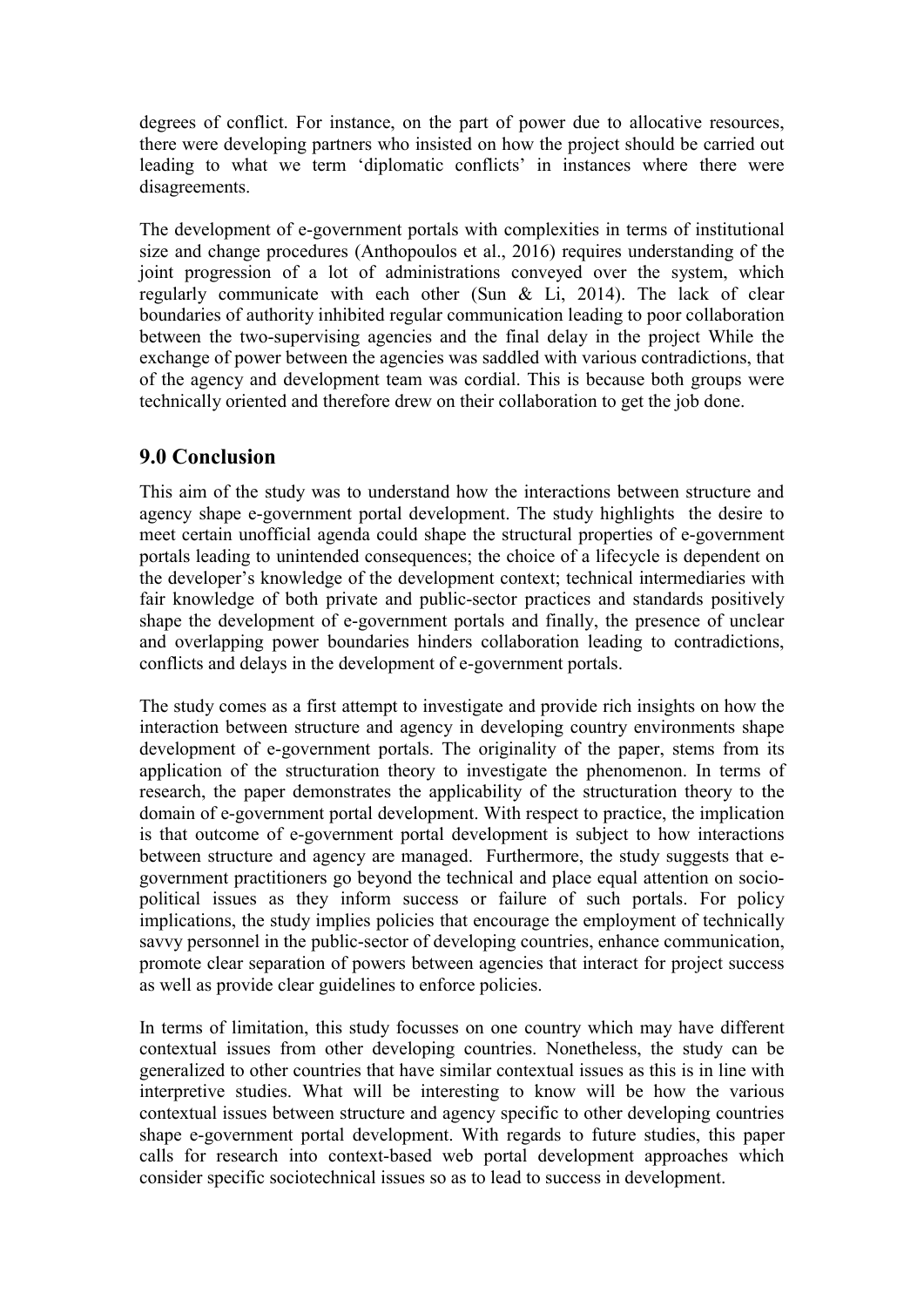#### References

- Abdul-aziz, A., Koronios, A., Sulong, M. S., & Abdul-aziz, A. (2012). A Methodology for the Development of Web- based Information Systems : Web Development Team Perspective. In *American Conference on Information Systems*. Seattle, Washington, USA: Association for Information Systems Electronic Library.
- Ahsan, A., Chang, V., & Issa, T. (2012). Community Perception of Mobile Payment in e-Government Services. In *Proceedings of the 23rd Australasian Conference on Information Systems* (Vol. 23, pp. 1–11). Geelong, Australia.
- Anthopoulos, L., Reddick, C. G., Giannakidou, I., & Mavridis, N. (2016). Why egovernment projects fail? An analysis of the Healthcare.gov website. *Government Information Quarterly*, *33*(1), 161–173.
- Ayo, C., & Ukpere, W. (2010). Design of a secure unified e-payment system in Nigeria: A case study. *African Journal of Business …*, *4*(9), 1753–1760.
- Banday, M. T., & Sheihk, A. S. (2010). Web Portal for Kashmir Tourism Industry : Design Guidelines Web Portal for Kashmir Tourism Industry : Design. *Sprouts: Working Papers on Information Systems*, *8*(48), 1–16.
- Björgvinsson, T., & Thorbergsson, H. (2007). Software development for governmental use utilizing free and open source software. In *Proceedings of the 1st international conference on Theory and practice of electronic governance - ICEGOV '07* (p. 133). Macao.
- Chu, C., & Smithson, S. (2007). E-business and organizational change: A structurational approach. *Information Systems Journal*, *17*(4), 369–389.
- Cupido, K., & Ophoff, J. (2014). A Model of Fundamental Components for an e-Government Crowdsourcing Platform. *Electronic Journal of E-Government*, *12*(2), 142–157.
- Deakins, E., & Dillon, S. M. (2002). E-government in New Zealand: the local authority perspective. *International Journal of Public Sector Management*, *15*(5), 375–398.
- Giddens, A. (1984). The constitution of society: Outline of the theory of structuration. *Cognitive Therapy and Research*, *12*(4), 448.
- Giddens, A. (1986). *The Constitution of Society: Outline of the Theory of Structuration*. Berkeley: University of Carlifornia Press.
- Gmelch, O., & Pernul, G. (2011). A portal-based approach for user-centric legacy application integration in collaborative environments. *International Conference on Wirtschaftsinformatik*. Zurich, Swtizerland.
- Gordon, V. S., & Bieman, J. M. (1995). Rapid Prototyping: Lessons Learned. *IEEE Software*, *12*(1), 85–95.
- Heeks, R. (2003). *Most e-Government-for-Development Projects Fail How Can Risks be Reduced ? Manchester: Institute for Development Policy and Management* (Vol. 14).
- Hizazi, H., Arshad, N. H., Mohamed, A., & Nor, Z. M. (2014). Risk Factors in Software Development Projects. *Proceedings of the 6th WSEAS Int. Conf. on Software Engineering, Parallel and Distributed Systems*, *10*(3), 51–56.
- Howcroft, D., & Carrol, J. (2000). A proposed methodology for web development. In *European Conference on Information Systems* (pp. 290–297). Vienna, Austria.
- Huang, W., Li, R., Maple, C., Yang, H. J., Foskett, D., & Cleaver, V. (2010). A novel lifecycle model for Web-based application development in small and medium enterprises. *International Journal of Automation and Computing*, *7*(3), 389–398.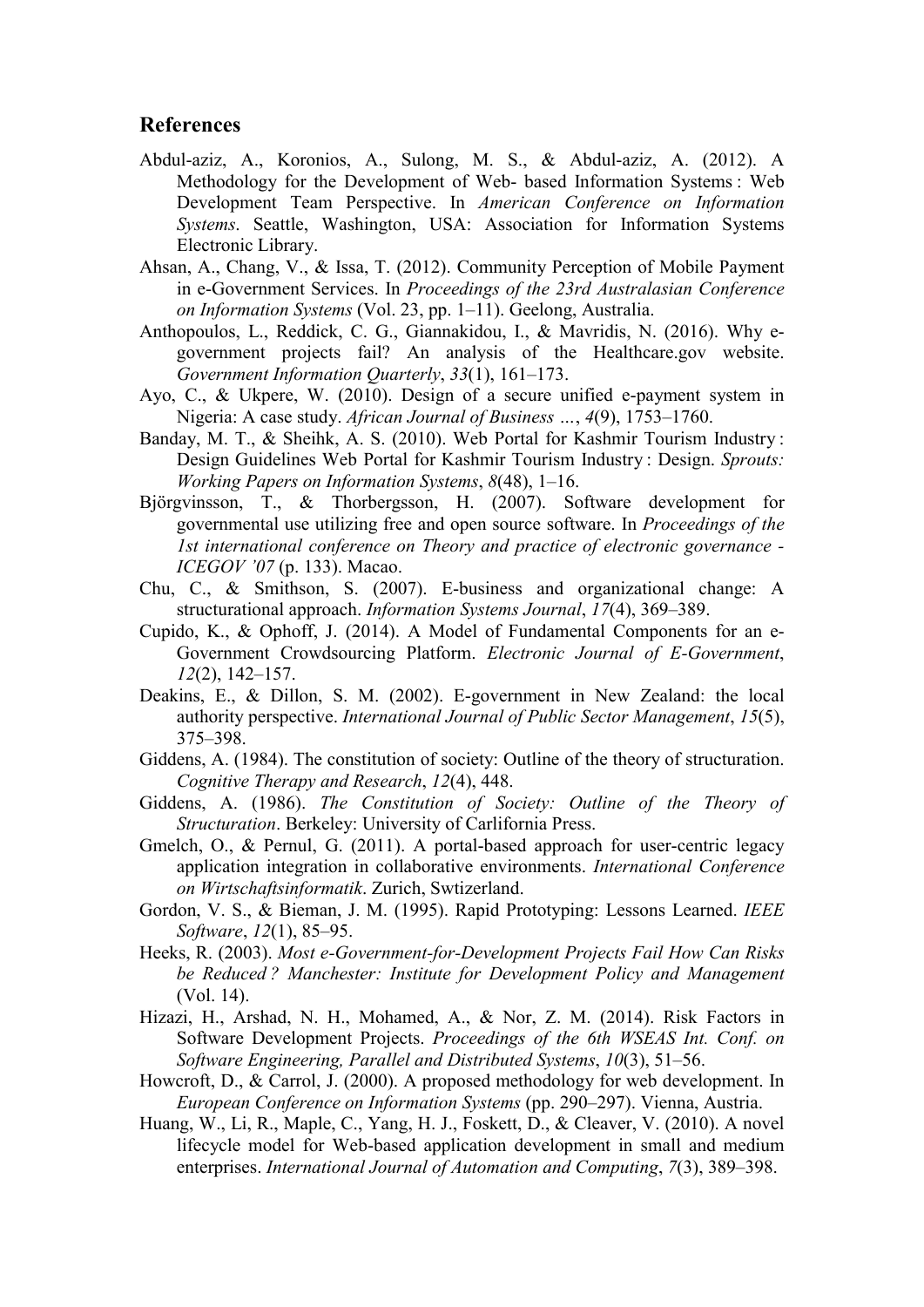- Jones, M. R., & Karsten, H. (2003). *Review: Structuration Theory and Information Systems Research* (Judge Institute of Management No. 11). Cambridge UK.
- Jones, M. R., & Karsten, H. (2008). Giddens's Structuration Theory and Information Systems Research. *MIS Quarterly*, *32*(1), 127–157.
- Klein, H. K., & Myers, M. D. (1999). A Set of Principles for Conducting and Evaluating Interpretive Field Studies in Information Systems. *MIS Quarterly*, *23*, 67–94.
- Kumar, S., & Sangwan, S. (2011). Adapting the software engineering process to web engineering process. *International Journal of Computing and Business Research*, *2*(1).
- Kushchu, I., & Kuscu, H. (2003). From E-Government to M- Government: Facing the Inevitable. In *European Conference on E-Government (ECEG 2003)*. Trinity College, Dublin.
- Lee, J. (2010). 10 year retrospect on stage models of e-government: A qualitative meta-synthesis. *Government Information Quarterly*, *27*, 220–230.
- Mcleod, L., & Doolin, B. (2012). Information systems development as situated sociotechnical change : a process approach. *European Journal of Information Systems*, *21*(2), 176–191.
- Melin, U., & Axelsson, K. (2009). Managing e-service development comparing two e-government case studies. *Transforming Government: People, Process and Policy*, *3*(2008), 248–270.
- Murad, M. H. (2015). E-Government Service Research Development: A Literature Revi. *International Journal of E-Services and Mobile Applications*, *7*(1), 22–49.
- Myers, M. D. (1997). Qualitative Research in Information Systems, (June).
- Myers, M. D. (2013). *Qualitative Research in Business & Management*. (N. S. Kirsty Smy, Ed.) (2nd ed.). Sage Publications.
- Orlikowski, W. J., & Baroudi, J. J. (1991). Studying Information Technology in Organizations: Research Approaches and Assumptions.
- Patton, M. Q. (2002). *Qualitative Research and Evaluation Methods*. Thousand Oaks, California: Sage Publications.
- Pousttchi, K. (2008). A modelling approach and reference models for analysis of mobile payment use cases. *Electroni Commerce Research and Applications*, *7*(2), 182–201.
- Ruijer, E. H. M., & Huff, R. R. (2016). Breaking through barriers: The impact of organizational culture on Open Government Reform. *Transforming Government: People, Process and Policy*, *10*(2).
- Sahraoui, S. (2007). E-inclusion as a further stage of e-government? *Transforming Government: People, Process and Policy*, *1*(1), 44–58.
- Sajjad, U., & Hanif, M. Q. (2010). *Issues and Challenges of Requirement Elicitation in Large Web Projects*.
- Saxena, A., & Upadhyay, P. (2016). Waterfall vs. Prototype: Comparative Study of SDLC. *Imperial Journal of Interdisciplinary Research*, *2*(6), 1012–1015.
- Schuppan, T. (2009). E-Government in developing countries: Experiences from sub-Saharan Africa. *Government Information Quarterly*, *26*(1), 118–127.
- Siau, K., & Long, Y. (2005). Synthesizing e-government stage models a metasynthesis based on meta-ethnography approach. *Industrial Management & Data Systems*, *105*(4), 443–458.
- Singh, M. (2002). E-Services and their Role in B2C E-Commerce. *Managing Service Quality*, *12*, 434–445.
- Sun, M., & Li, Y. (2014). Formal Modeling and Verification of Complex Interactions